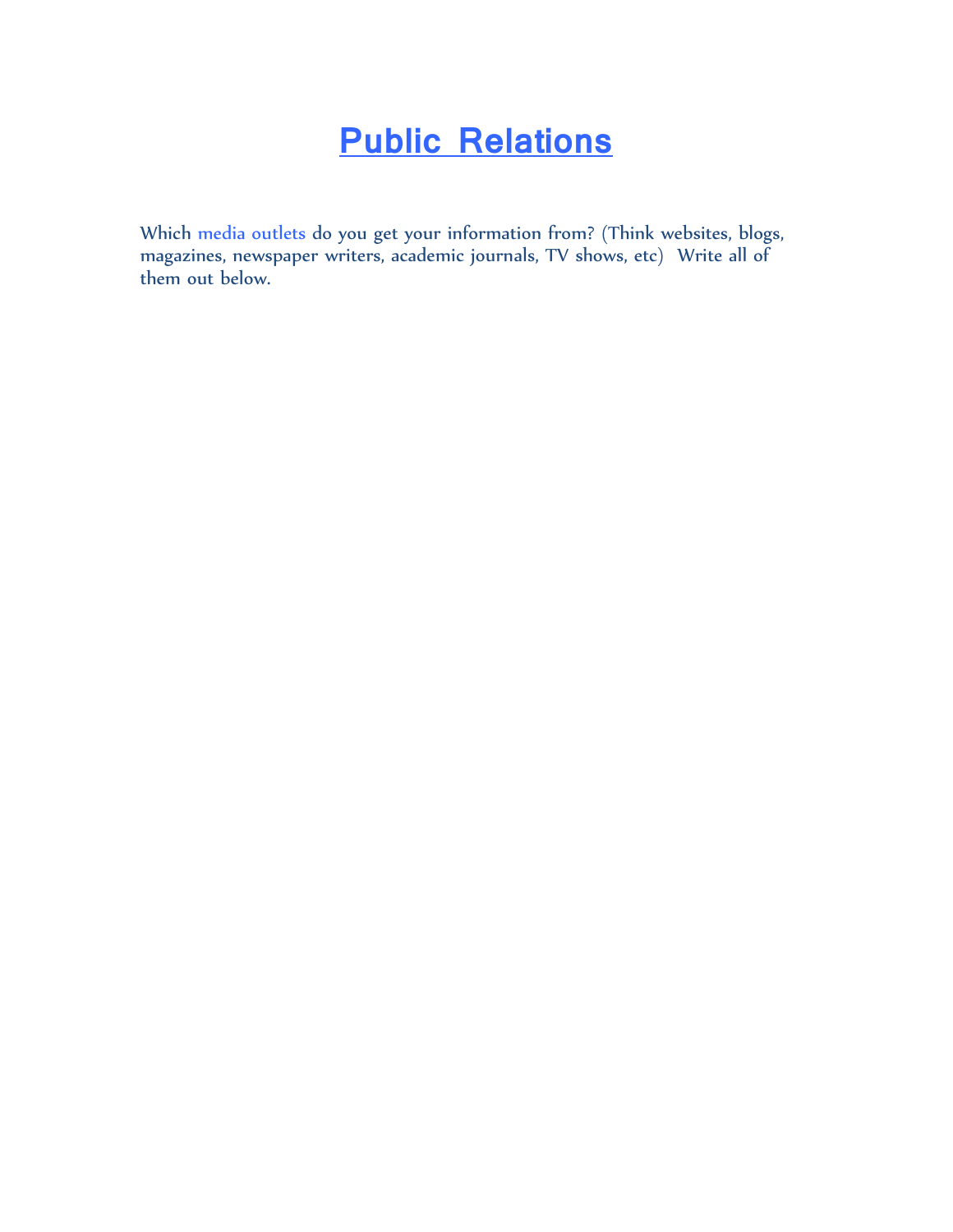## **Public Relations**

What are some topics you can contribute to those media outlets? When you are thinking about topics, I want you to specifically think about what makes you and your perspective unique. Write your topics below. (Added bonus: you now have topics for possible blog posts…you can use this when you go through Greta Rose's playbook)